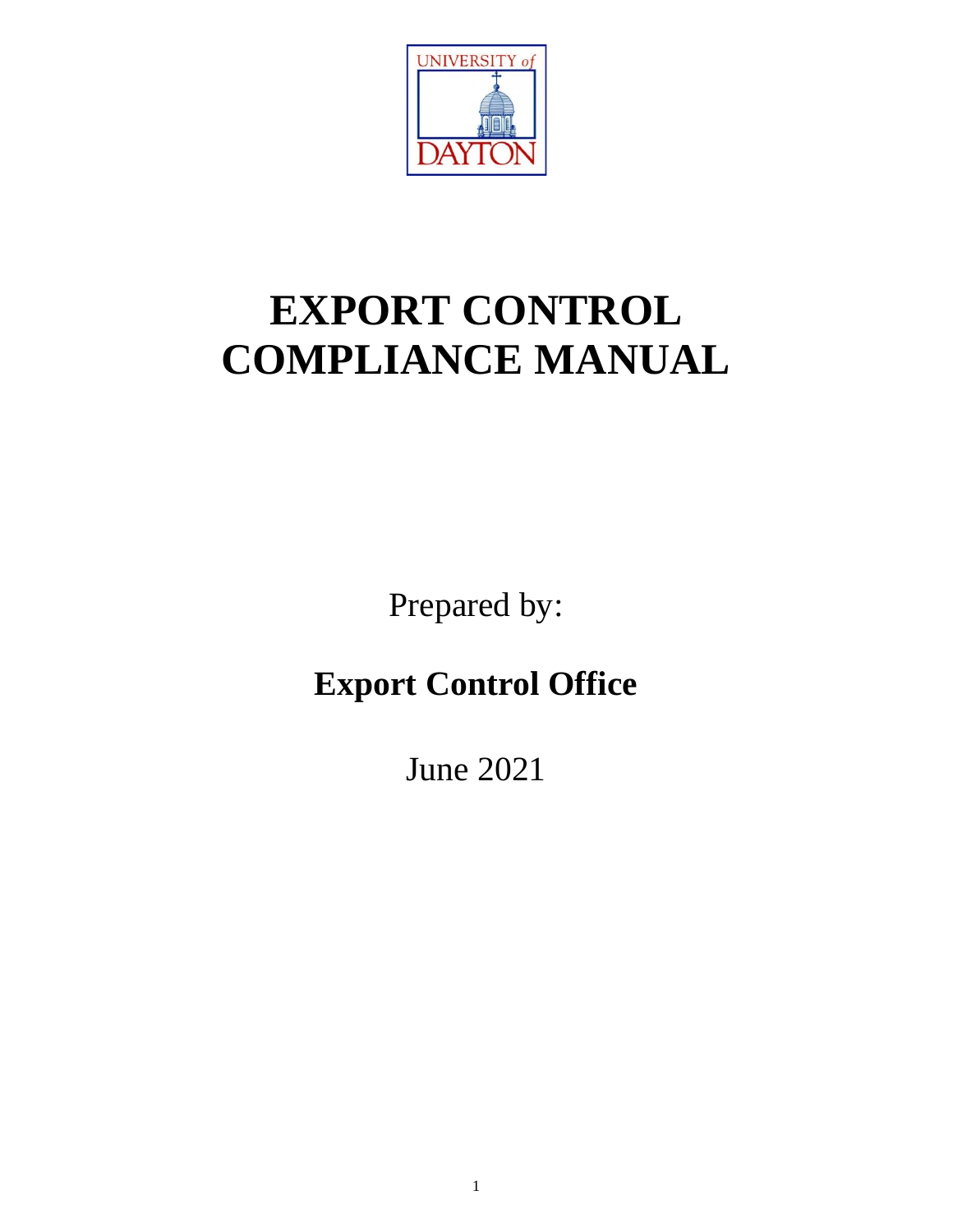### **TABLE OF CONTENTS**

- I. Introduction
- II. List of Abbreviations
- III. Definitions
- IV. Statement of Management Commitment
	- V. What is an Export?
- VI. U.S. Export Laws and Regulations
- VII. Roles and Responsibilities
- VIII. Export Review Process
	- Purpose of Export Review
	- a. Commodity Jurisdiction and Classification
	- b. End User and End Use
	- c. Restricted Party Screening
	- d. Export License Exemptions
	- e. Export Licenses
	- f. Pre-Award Considerations
	- g. Post-Award Considerations
	- IX. Deemed Exports and the Foreign National Approval Process
	- X. Export Control Compliance Risk Assessments
	- XI. Export Control Compliance Audits
- XII. Training
- XIII. Export Violation Investigation and Reporting
- XIV. Applicable Regulations and Reference Documents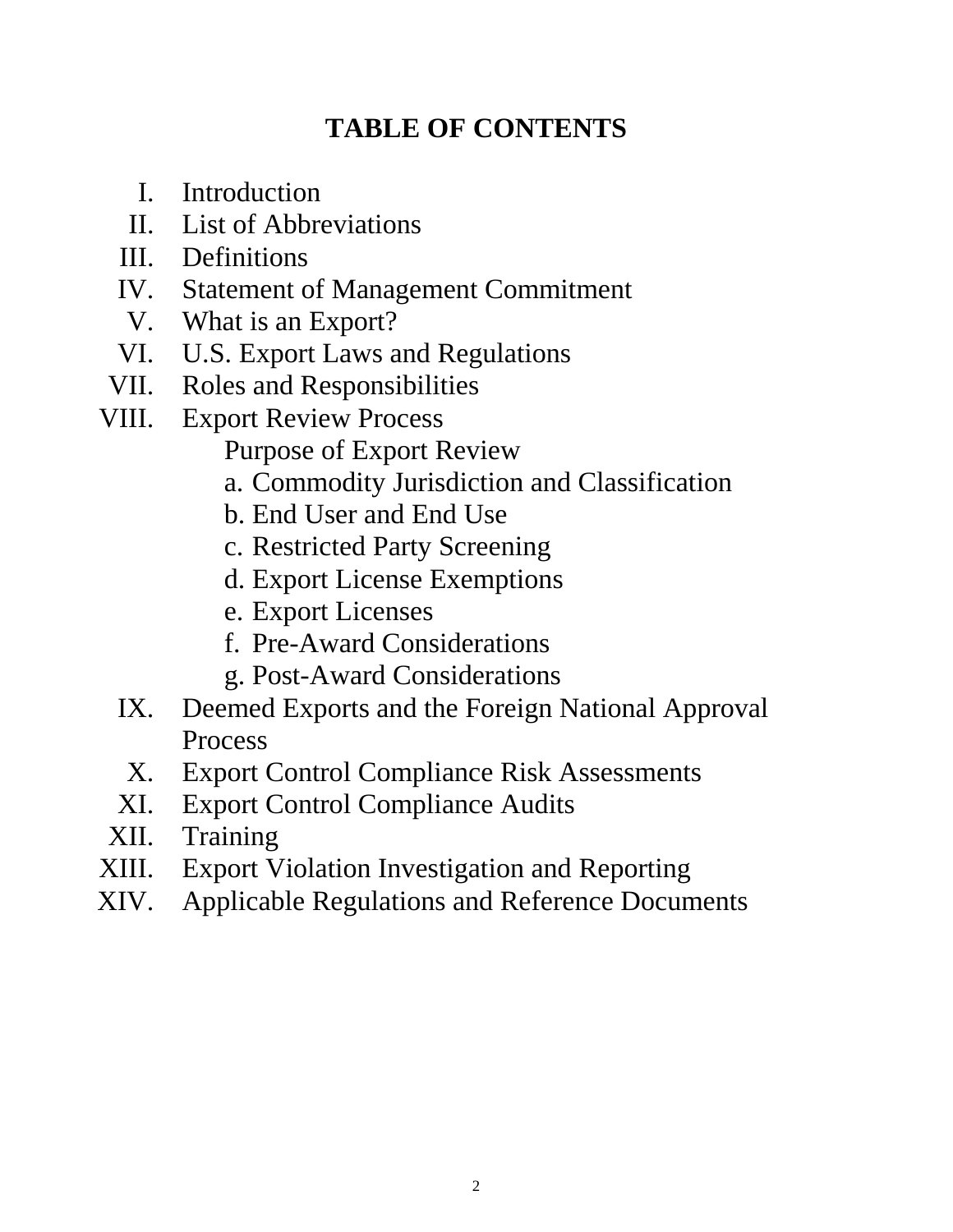### **I. Introduction**

The export of United States commodities, technology, or technical data falling under the jurisdiction of the Export Administration Regulations (EAR), is governed by federal laws and regulations. Failure to comply with these laws and regulations may result in civil or criminal fines to the individual and/or the University, as well as imprisonment, debarment, or other sanctions.

This Export Control Compliance Manual (ECCM) is intended to describe the University of Dayton's Export Control Compliance Program, i.e., how the University of Dayton complies with Export Administration Regulations and International Traffic in Arms Regulations (ITAR), as well as other relevant federal oversight, as required.

This ECCM applies to all University employees who intend to export United States commodities, technology, or technical data to a foreign country. This Manual also applies to any employee who intends to share technology or technical data with a foreign person, whether it occurs inside the United States or abroad. This sharing of technology or technical data is termed a **deemed export.**

The University's Export Control Office (ECO) provides direct support to the University community in complying with export regulations by providing export license determinations, education and awareness to employees, export control compliance risk assessments, maintenance of export records, and related services, as required. The ECO also serves as the University point of contact with external agencies regarding export control compliance matters, including the FBI, Customers and Border Control, and DHS.

For additional information about the University of Dayton Export Control Compliance Program, contact the Export Control Office at [export@udri.udayton.edu](mailto:export@udri.udayton.edu) or (937)229-2919. The Export Control Office may also be contacted by mail at Export Control Office, University of Dayton Research Institute, 300 College Park, Dayton, Ohio 45469- 7756.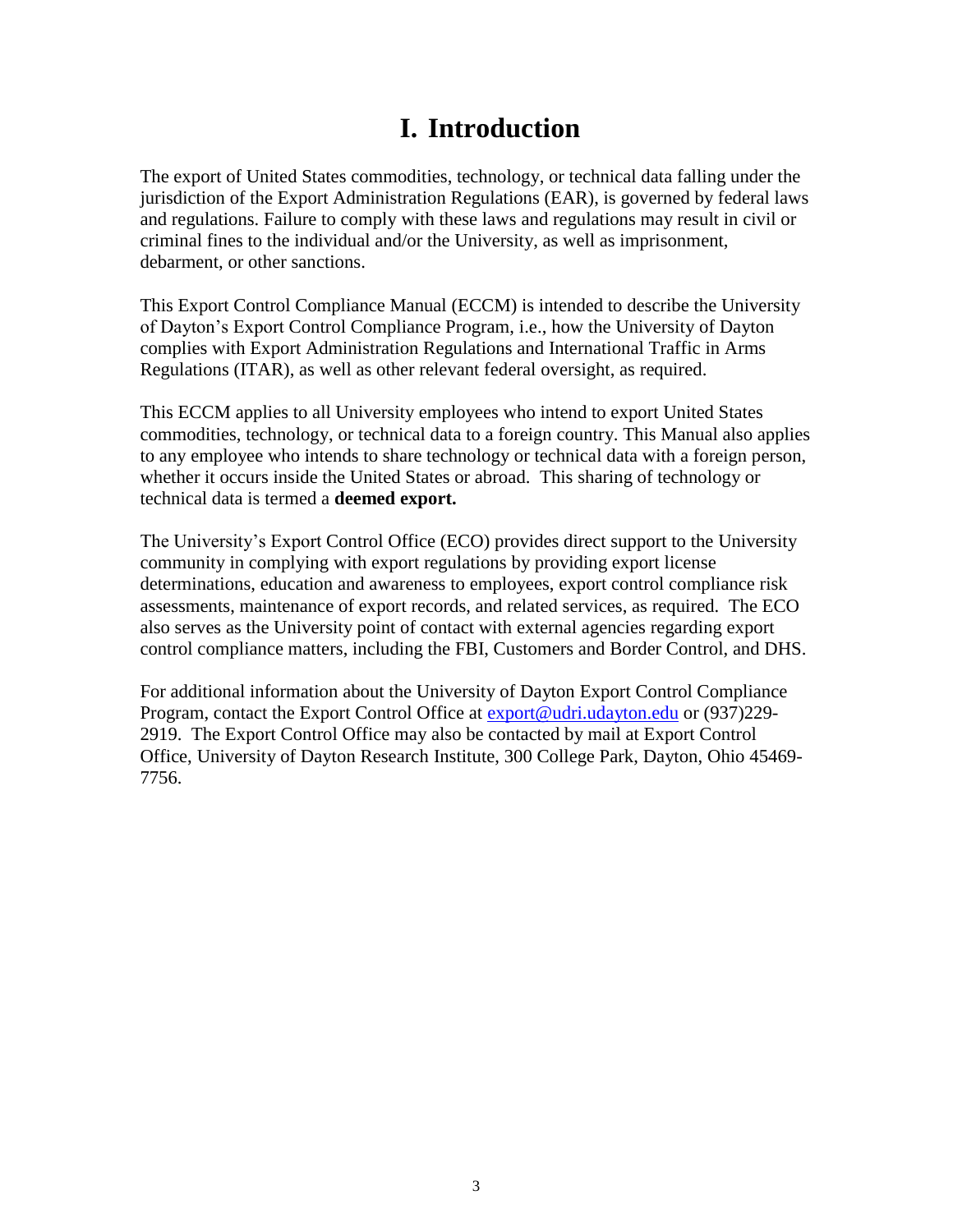### **II. List of Abbreviations**

- BIS Bureau of Industrial Security, Department Commerce
- CCL Commerce Control List
- CGO Contracts and Grants Office
- CJ Commodity Jurisdiction
- CUI Controlled Unclassified Information
- DDTC Directorate of Defense Trade Controls, Department of State
- DFAR Defense Federal Acquisition Regulation
- EA Export Administrator
- EAR Export Administration Regulations
- ECCN Export Control Classification Number
- ECCM Export Control Compliance Manual
- ECO Export Control Office
- EO Empowered Official
- DH Division Head
- DHS Department of Homeland Security
- FAR Federal Acquisition Regulation
- FBI Federal Bureau of Investigations
- FN Foreign National(s)
- FRE Fundamental Research Exclusion
- GL Group Leader
- ITAR International Traffic in Arms Regulations
- OFAC Office of Foreign Assets Control, Department of the Treasury
- NPN New Project Notification
- PI Principal Investigator
- PPF Proposal Preparation Form
- RPS Restricted Party Screening
- RSO Research Security Office
- SDN Specially Designated Nationals and Blocked Persona List
- UD University of Dayton
- UDRI University of Dayton Research Institute
- USML United States Munitions List
- VPR Vice President for Research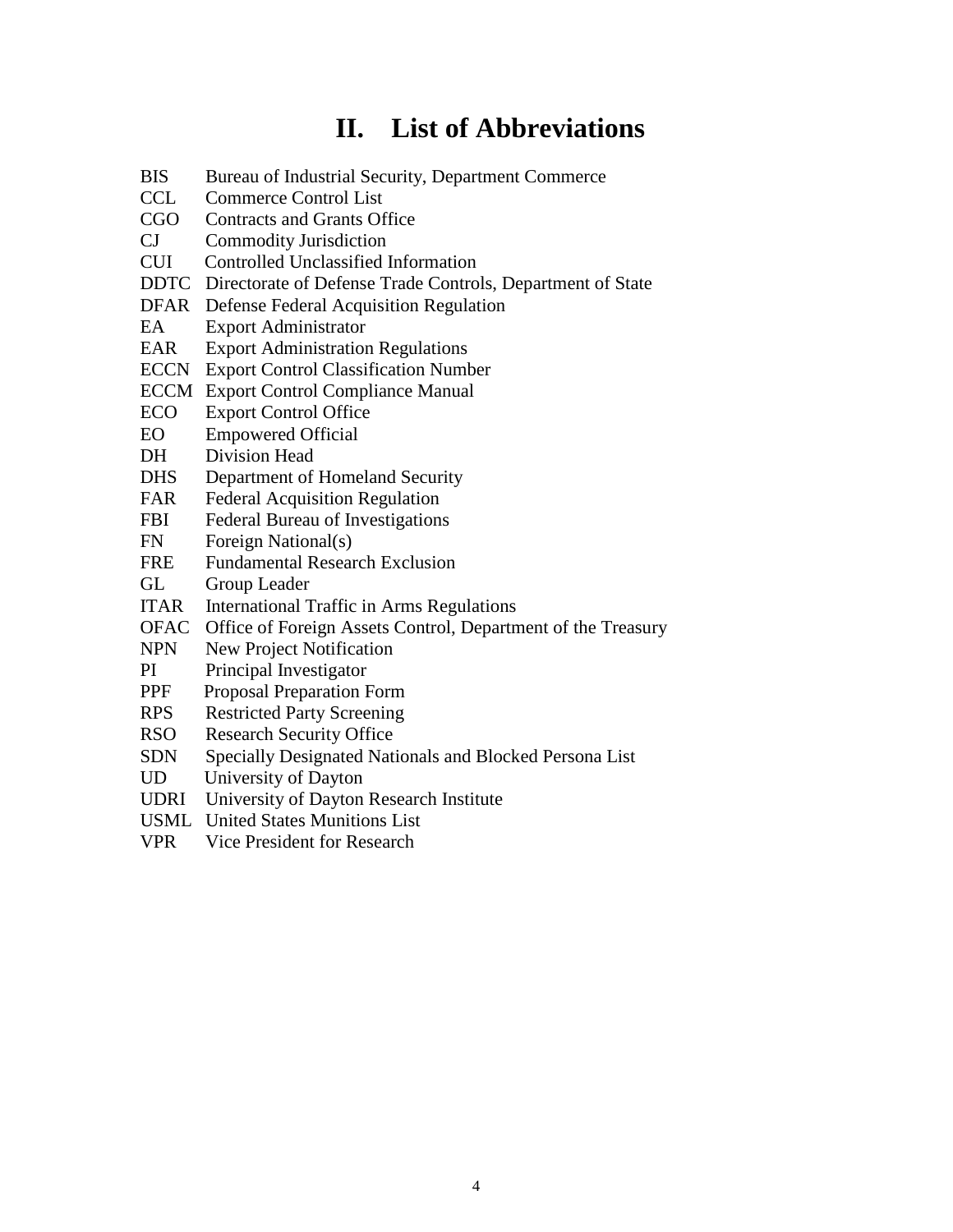### **III. Definitions**

**Bureau of Industry and Security (BIS)** – The bureau at the U.S. Department of Commerce responsible for enforcing the Export Administration Regulations (EAR). [15 CFR 730-774]

**Commerce Control List (CCL)** – A list of export controlled items contained in the EAR.

**Deemed Export** – A release of technology or technical data to a foreign national in the U.S. is considered to be an export to that person's country or countries of citizenship. This is called a deemed export in that it is "deemed" to be an export to that person's country.

**Directorate of Defense Trade Controls (DDTC)** – The directorate at the Department of State responsible for the administration and enforcement of the International Traffic in Arms Regulations (ITAR). [22 CFR 120-130]

**Dual-Use** – EAR-controlled Items that can be used both in commercial applications and in military and other strategic uses. [15 CFR 772.1]

**End Use** – The use of exported item.

**End User** – The individual who will receive the exported item.

**Export** – An item (such as a commodity, technology, software, design plans, specifications, technical data, clothing or building materials) is sent from the United States to a foreign destination.

**Export Administration Regulations (EAR) – Department of Commerce Bureau of** Industries and Security (BIS) regulations [15 CFR Parts 730-774] implementing the Export Administration Act of 1979 (EAA), as amended, and the International Emergency Economic Powers Act, as amended.

**Export Control Classification Number (ECCN)** – A number assigned to each specific category of items or technology listed in the CCL of the EAR. Items that do not have a specific ECCN are classified as EAR99.

**Export License** – A written authorization provided by the appropriate governing authority (such as BIS or DDTC) detailing specific terms and conditions under which an export, deemed export, ore re-export of export controlled items, information, technology, services or other regulated activities are allowed.

#### **Foreign National** –

- Any individual who is not a U.S. citizen; or
- Any individual who is not a U.S. permanent resident (Green Card holder); or
- Any individual who is not a protected individual (e.g. refugees, or have political asylum); or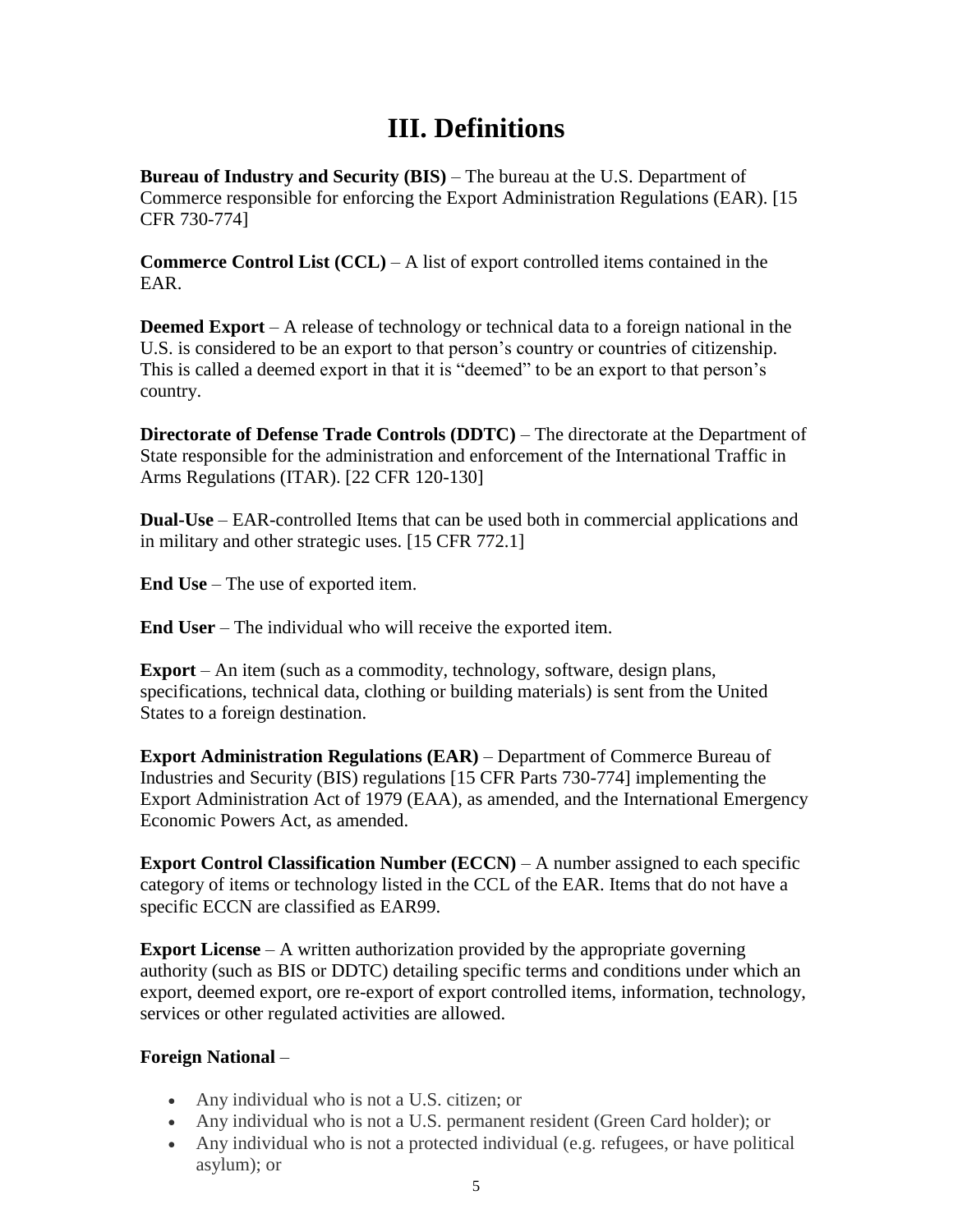- Any foreign corporation/business/organization/group not incorporated or organized under U.S. law; or
- Foreign government and any agency or subdivision of foreign governments (e.g. diplomatic missions)

[15 CFR 772.1]

**Foreign Person** – Any natural person who is not a lawful permanent resident as defined by 8 U.S.C. 1101(a)(20) or who is not a protected individual as defined by 8 U.S.C. 1324b(a)(3). It also means any foreign corporation, business association, partnership, trust, society or any other entity or group that is not incorporated or organized to do business in the U.S., as well as international organizations, foreign governments and any agency or subdivision of foreign governments under the ITAR. [22 CFR 120.16]

**Fundamental Research** – Any "basic and applied research in science and engineering, the results of which are ordinarily published and shared broadly within the scientific community..." is not subject to export control regulations under the Fundamental Research exclusion. See National Security Decision Directive 189 (NSDD 189).

**International Traffic in Arms Regulation (ITAR)** – Department of State Directorate of Defense Trade Controls (DDTC) regulations [22 CFR 120- 130] implementing the Arms Export Control Act [22 USC 2778] and Executive Order 11958, as amended.

**License Exclusion** – An exclusion from the requirement to obtain an export license under the EAR or ITAR.

**Permanent Resident** – A non-U.S. citizen who is authorized to live and work in the United States indefinitely, unless their status as a permanent resident is revoked.

**Public Domain** – This term applies to information and software (with the exclusion of some encryption software) that is already published and is generally accessible to the general public through bookstores, libraries, patents and public patent applications, open conferences, seminars, trade shows, or other publications available for general distribution (including websites).

**Restricted Party Screening –** Screening of all parties involved in the export transaction against U.S. and International sanctions and embargoes.

**Technology** – Information necessary for the "development," "production," "use," operation, installation, maintenance, repair, overhaul, or refurbishing of an Item. Technology may be in any tangible or intangible form, such as written or oral communications, blueprints, drawings, photographs, plans, diagrams, models, formulae, tables, engineering designs and specifications, computer-aided design files, manuals or documentation, electronic media or information revealed through visual inspection. [15 CFR 772.1]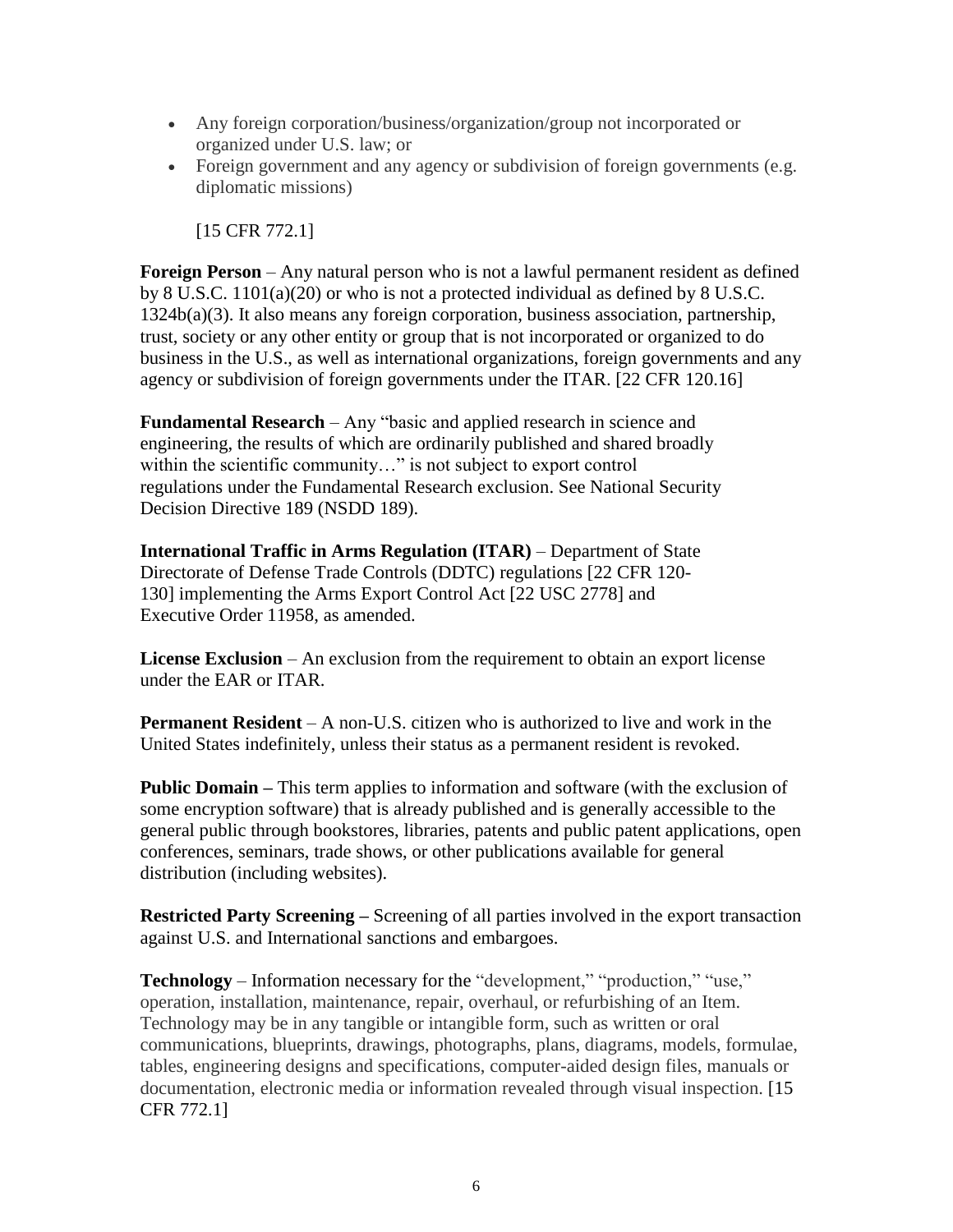**U.S. Person** – Any individual who is a citizen of the United States, an individual who is a lawful permanent resident as defined by 8 U.S.C. 1101(a)(20), or an individual who is a protected individual as defined by  $8 \text{ U.S.C. } 1324b(a)(3)$  It also means any corporation, business association, partnership, society, trust, or any other entity, organization or group that is incorporated to do business in the United States. [22 CFR 120.15].

**United States Munitions List (USML) –** A list of articles, services, and related Technical Data designated as Defense Articles and Defense Services pursuant to sections 38 and 47(7) of the Arms Export Control Act, 22 U.S.C. 2778. [22 CFR 121.1(a)]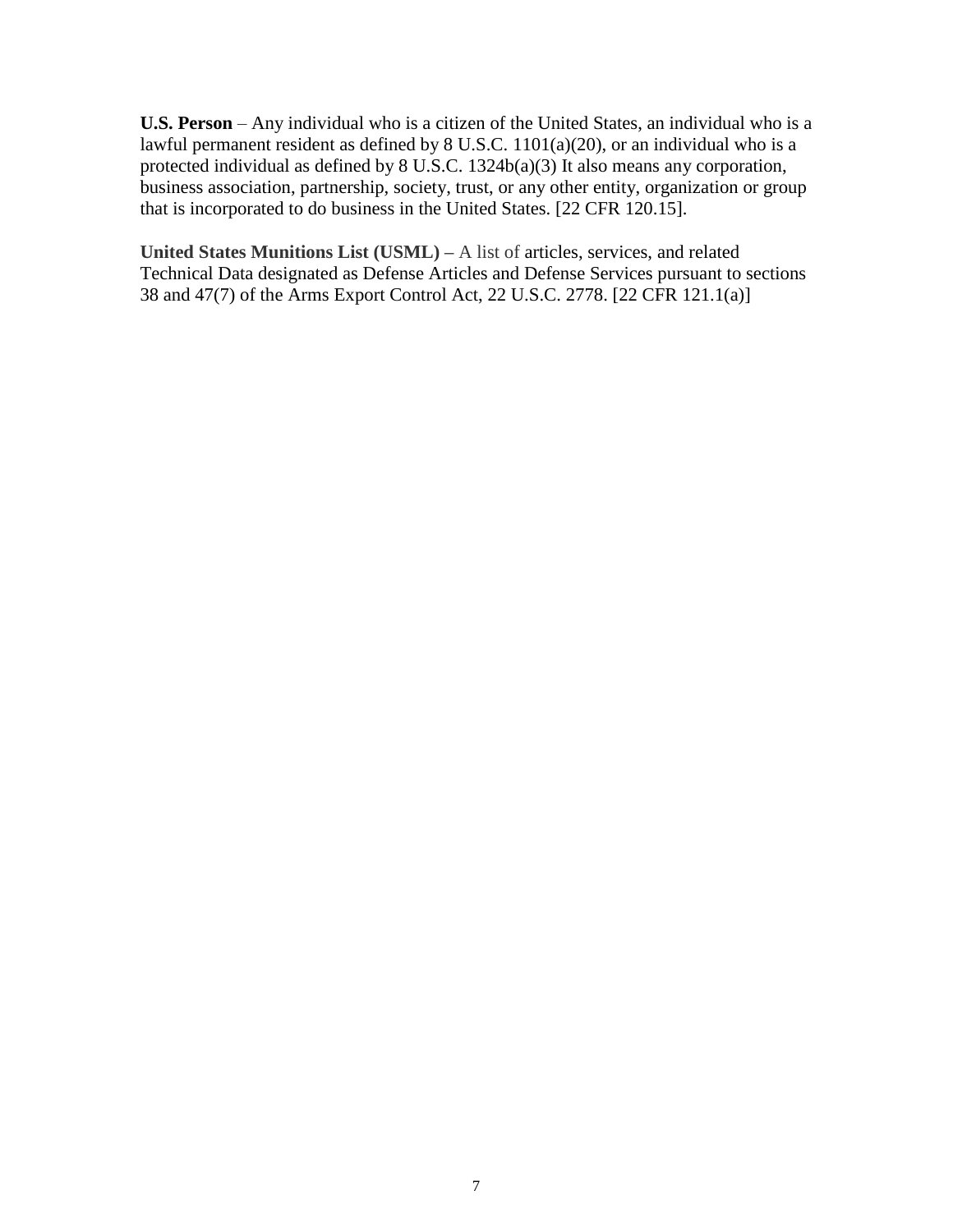### **IV. Statement of Management Commitment**

#### **University of Dayton Commitment to Export Control Compliance**

The University of Dayton is committed to maintaining the highest standard of ethical conduct and compliance with federal laws and regulations which aim to protect national security and secure our nation's economic interests.

In particular, this commitment involves compliance with United States export control laws and regulations – collectively referred to as export controls - including those that are implemented by the Department of Commerce through the Export Administration Regulations (EAR) and the Department of State through the International Traffic in Arms Regulations (ITAR), as well as those imposed by the Treasury Department through the Office of Foreign Assets Control (OFAC). Because of the complexity of these laws and regulations and the nature of the University of Dayton's research enterprise, export control compliance for our research activities is evaluated on a case-by-case basis.

It is important that University faculty, researchers, and staff who are supporting sponsored research programs with export control requirements become and remain knowledgeable of export controls in order to maintain the University's commitment to export control compliance. In addition to threatening our national security, unauthorized release of technology or commodities or unauthorized transfers of technology to foreign persons may result in serious consequences, to include loss of the University's export privileges, damage to the individual and the University's reputation, suspended or cancelled contracts, or criminal and civil penalties to the individual and the University.

The University's Export Control Office is available to help employees navigate the environment of export control compliance, answer questions regarding export control compliance, perform export reviews, investigate real or potential violations, and provide ongoing export control compliance training to all University of Dayton employees. The Export Control Office may be contacted at [export@udri.udayton.edu.](mailto:export@udri.udayton.edu)

John Leland, PhD, PE Vice President for Research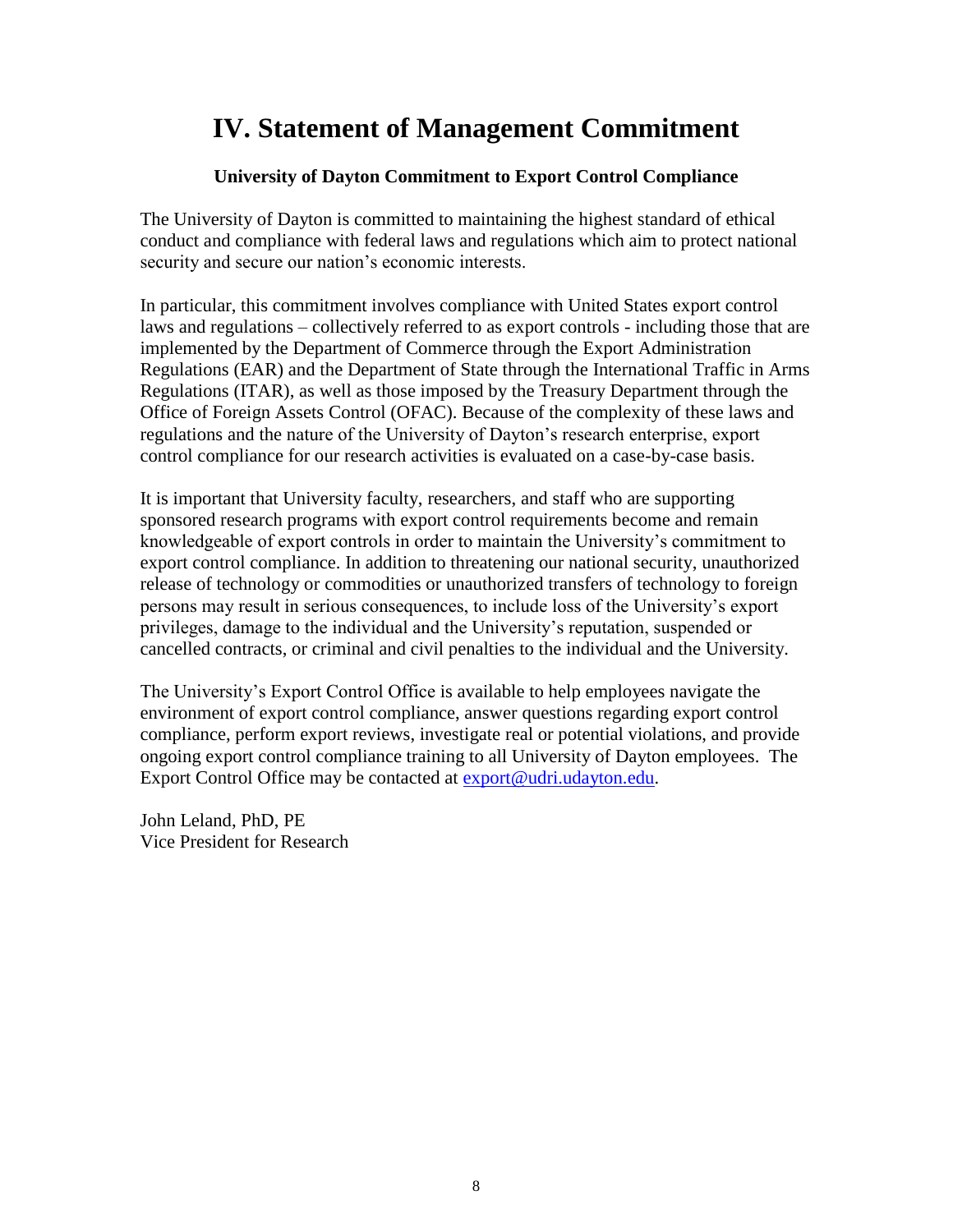### **V. What is an Export?**

An export occurs when an item (such as a commodity, technology, software, design plans, specifications, technical data, clothing or building materials) is sent from the United States to a foreign destination.

The mode of export does not matter. An export of a laptop to another country, the emailing or telephone conversation of technical data, and taking a work computer containing export controlled information outside the U.S are all examples of exports and subject to the export regulations. An item is also an export even if it leaves the U.S. or is returned from the U.S. to its foreign country of origin.

A release of technology or technical data to a foreign national in the U.S. is considered to be an export to that person's country or countries of citizenship. This is called a deemed export in that it is "deemed" to be an export to that person's country. *Deemed exports are the the primary concern of the University because it routinely employs foreign nationals on sponsored research and its faculty, staff and students frequently collaborate with foreign researchers.* Deemed exports and foreign nationals will be discussed further in Chapter IX of this Manual.

### **VI. U.S. Export Laws and Regulations**

The export, including the deemed export, of U.S. commodities, technology and software is controlled by various federal laws and regulations which are enforced by a number of federal agencies.

For the purpose of this policy, the two primary regulations that impact the University of Dayton (UD) are Export Administration Regulations (EAR) and the International Traffic in Arms Regulations (ITAR). However, there are other laws and regulations which, combined with EAR and ITAR, comprise the federal export control regime (see Chapter XIV for applicable regulations and reference documents).

The EAR controls the export of "dual use" commodities, software and technology that are primarily for commercial use but may also be used for a military application. The EAR is administered by the Department of Commerce Bureau of Industry and Security.

The ITAR controls the export, and temporary import, of defense articles that are for military applications as listed on the U.S. Munitions List. The ITAR is administered by the Department of State Directorate of Defense Trade Controls.

Violations of export control laws and regulations can result in severe civil criminal fines and imprisonment as well as any combination of other penalties and consequences, such as suspended or cancelled contracts, debarment, loss of revenue, and loss of customer trust.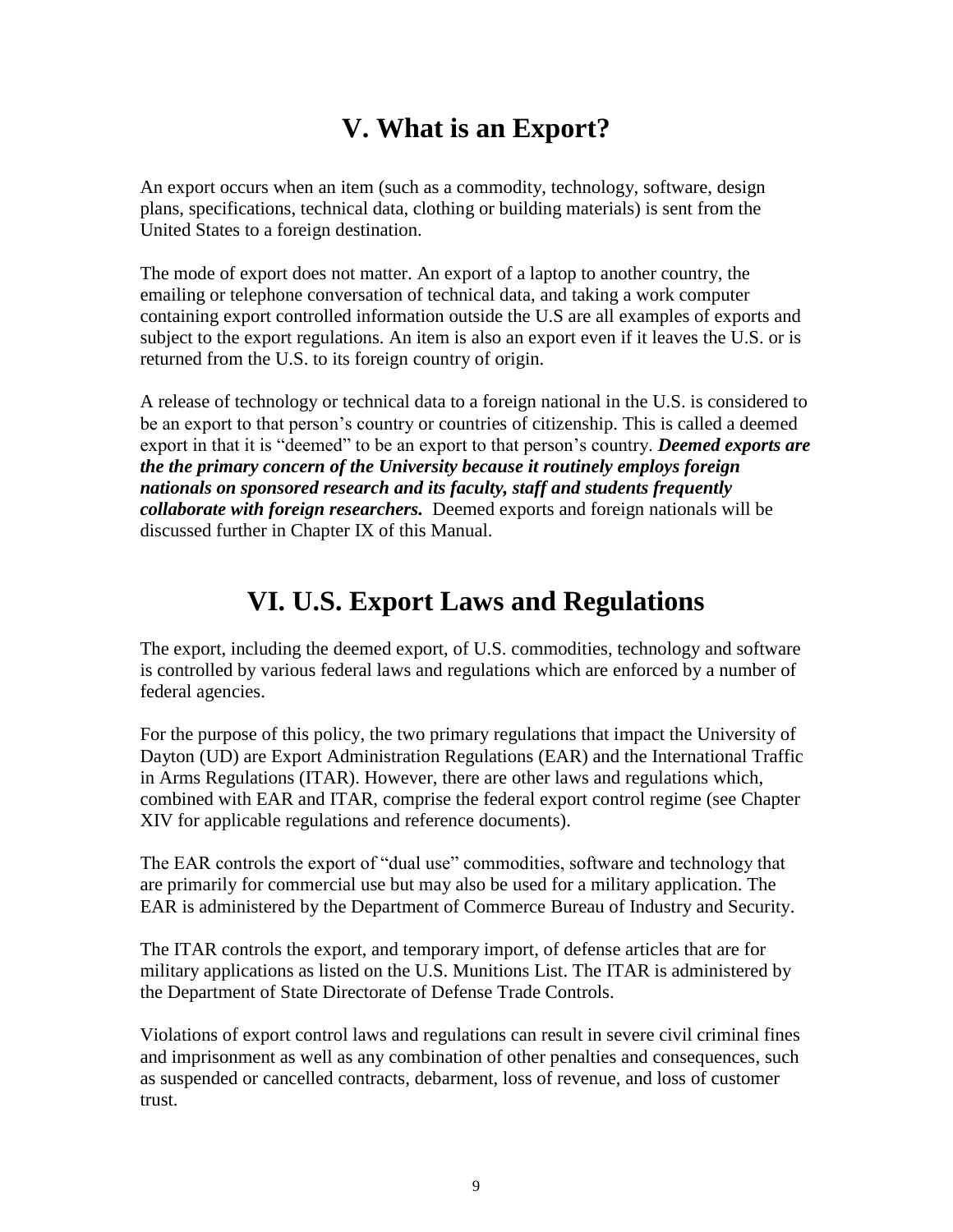### **VII. Roles and Responsibilities**

All University employees are responsible for complying with U.S. export laws and regulations.

The following functions are responsible for the management of UD's export control compliance program and serve as resources to employees for guidance relating to export control compliance.

#### **Export Control Office**

The Export Control Office (ECO) is staffed by the Export Administrator and Assistant Export Administrator. The ECO is responsible for the overall administration of the Export Control Compliance Program. The Export Administrator serves as the Empowered Official in matters relating to registration, licensing, commodity jurisdiction and classification requests, and voluntary or directed disclosures.

The ECO works in close cooperation with the Contacts and Grants Office (CGO) and is an integral part of the pre-award and post-award processes within CGO. The ECO's primary roles and responsibilities include:

- Performing export license reviews
- Performing restricted party screening
- Applying for export licenses, commodity jurisdiction and commodity classification requests
- Conducting periodic risk assessments
- Investigating instances that may indicate real or potential export violations and reporting any violations to the appropriate parties, as required by regulation or law
- Maintaining export related records.
- Developing export control compliance education and training for employees
- Ensuring that employees working on research programs receive annual appropriate training and providing specialized training on request
- Interfacing with federal and local departments and agencies as necessary
- Monitoring and interpreting export laws and regulations
- Implementing and updating procedures and guidelines to comply with federal export laws and regulations
- Coordinating with the Research Security Office in ensuring consistent protection of Controlled Unclassified Information (CUI) that typically is also export controlled
- Promoting awareness of export regulations and relevant University procedures

#### **Vice President for Research**

The Vice President for Research represents the Senior Leadership in overseeing UD's export control compliance program while ensuring that proper resources and support are available to the ECO in carrying out its duties. The Vice President for Research also serves as a liaison between ECO and other university leaders as necessary.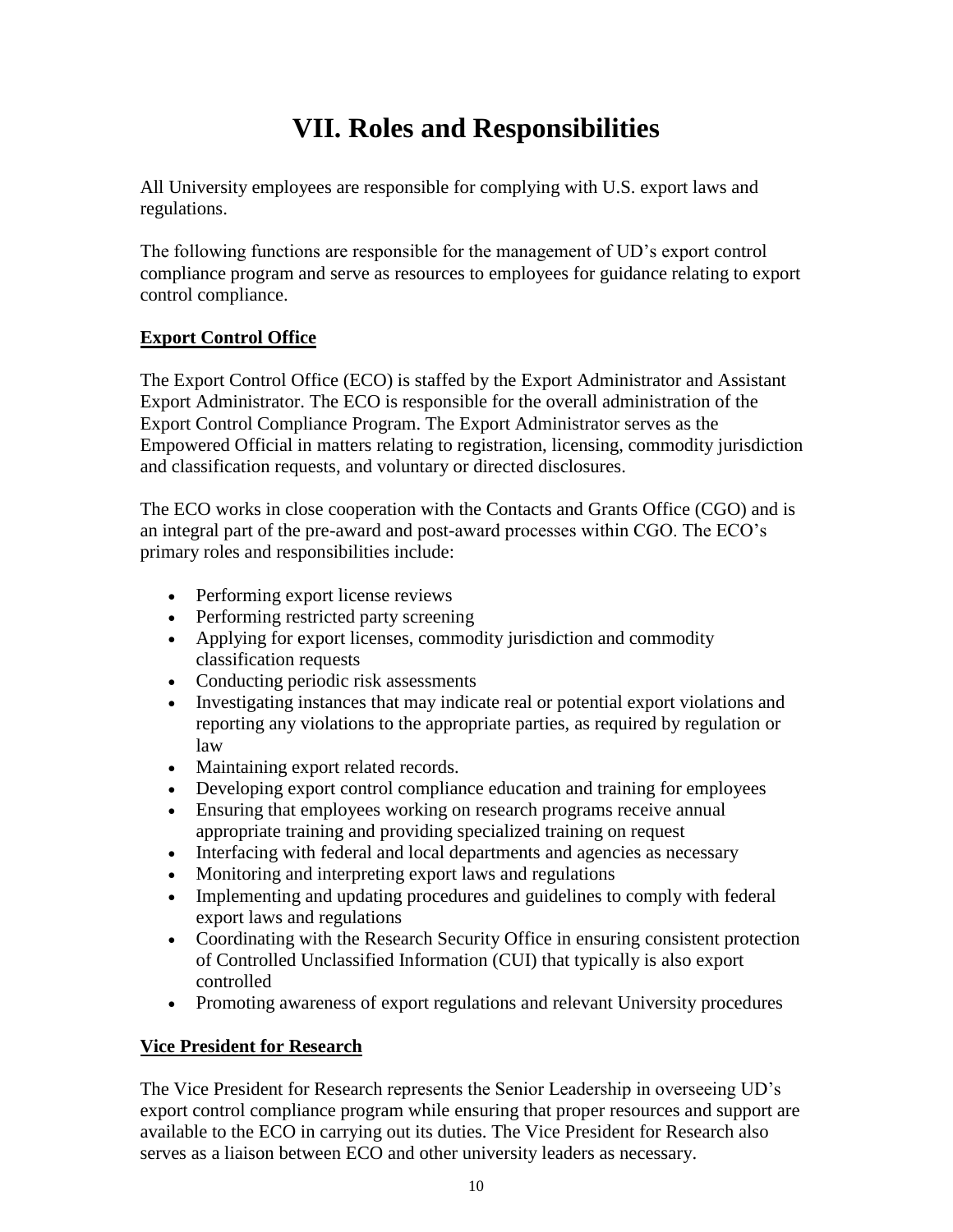#### **Contracts and Grants Office**

The Contracts and Grants Office (CGO) provides assistance in export control compliance by working closely with the ECO in identifying export control contract issues and negotiating solutions with sponsors. The Subcontracts Team within CGO also works closely with the ECO in identifying export control subcontract issues and negotiating solutions with subcontractors.

#### The CGO:

- 1. Reviews solicitations, proposals, and awards to identify restrictions or exemptions that may have an export control impact in coordination with ECO's export review
- 2. Reviews international agreements and notifies ECO of potential export control issues
- 3. Acts as the University's representative in negotiating contractual export control matters
- 4. Refers PIs and other employees to ECO with export control questions or concerns

#### **UD/UDRI Research Administrators**

UD and UDRI employees with managerial or supervisory authority, typically University Department Chairs or UDRI Division Heads and Group Leaders ("Research Administrators") are responsible for assisting Principal Investigators (PI) in identifying international components and potential export control issues; notifying the ECO of any potential export control issues; and working with the PI to gather information requested by the ECO in conducting an export license review or otherwise ensuring export control compliance. Additionally, Research Administrators are responsible for overseeing export control compliance in their areas of responsibility and for supporting ECO in the implementation of this manual and as otherwise deemed necessary by the ECO for export control compliance.

Research Administrators who oversee foreign nationals or have export restricted research should view export control compliance as an ongoing part of their responsibilities.

#### **Principal Investigators or Project Director**

The individuals responsible for leading sponsored projects, typically referred to as the Principal Investigators (PIs), are expected to be knowledgeable regarding the information and technology used for their projects. They must consult with the ECO before exporting commodities, technology, or software. PIs should also consult with the ECO before sharing technology with a foreign national, i.e., deemed export.

#### PIs must also:

- 1. Work with the ECO to understand their obligations under export control laws and regulations.
- 2. Assist the ECO to correctly and properly identify and classify export controlled items or technology.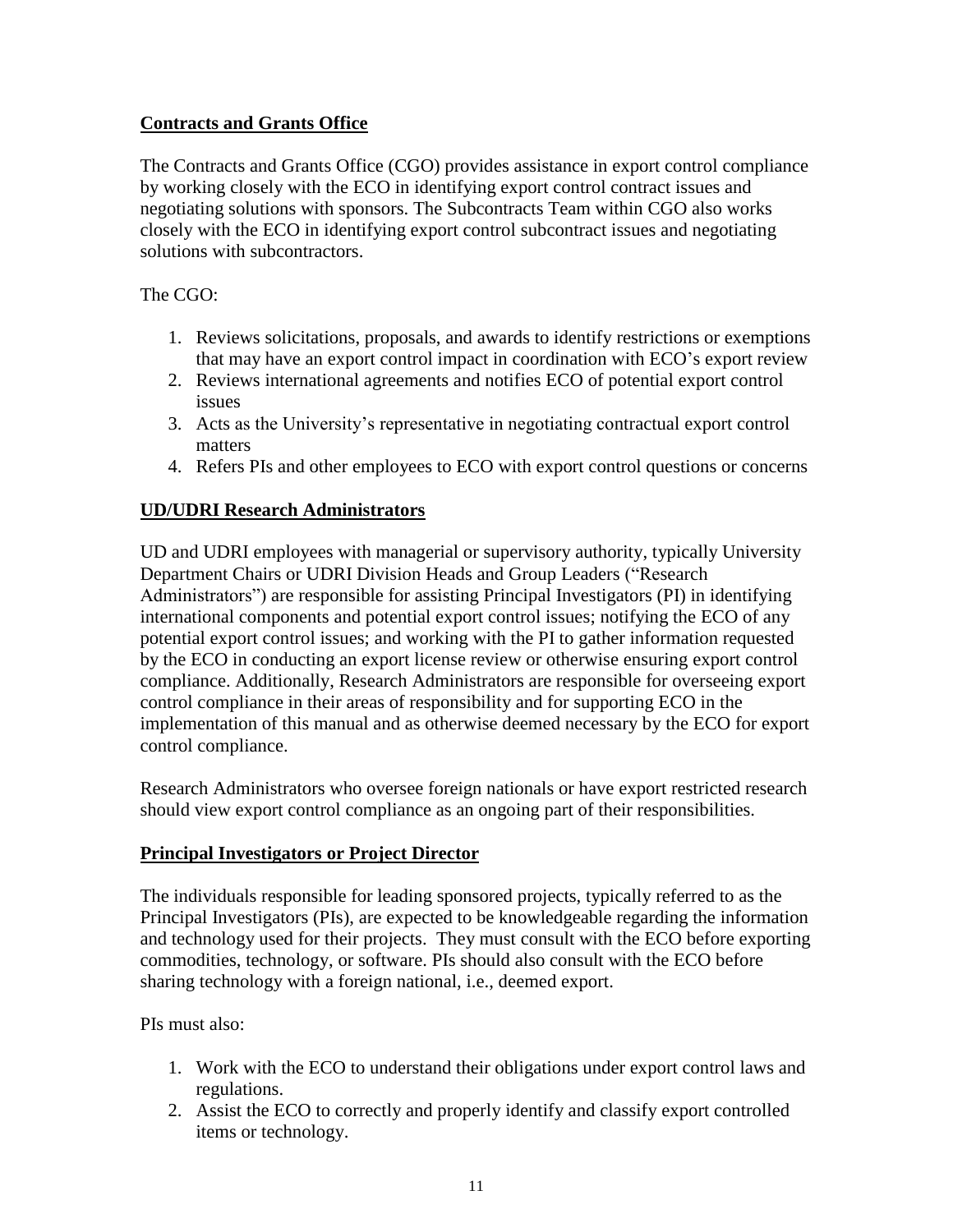- 3. Ensure that export controlled items and technology are properly protected against unauthorized access.
- 4. Ensure export control compliance by periodically reviewing their project(s).
- 5. Brief employees and students on their export control obligations when working on sponsored research.
- 6. Understand that sharing technology or technical data with a foreign national is export controlled and is a deemed export to that person's country which is subject to export laws and regulations.

#### **Other Individuals**

All persons who are retained by or working in any capacity at or for UD/UDRI are obligated to conduct their work in accordance with all United States export control laws and regulations. University personnel, depending on their occupations, may be required to receive regular and/or specialized export control compliance training as determined to be necessary by the Vice President for Research, the ECO, and/or the employees' supervisor.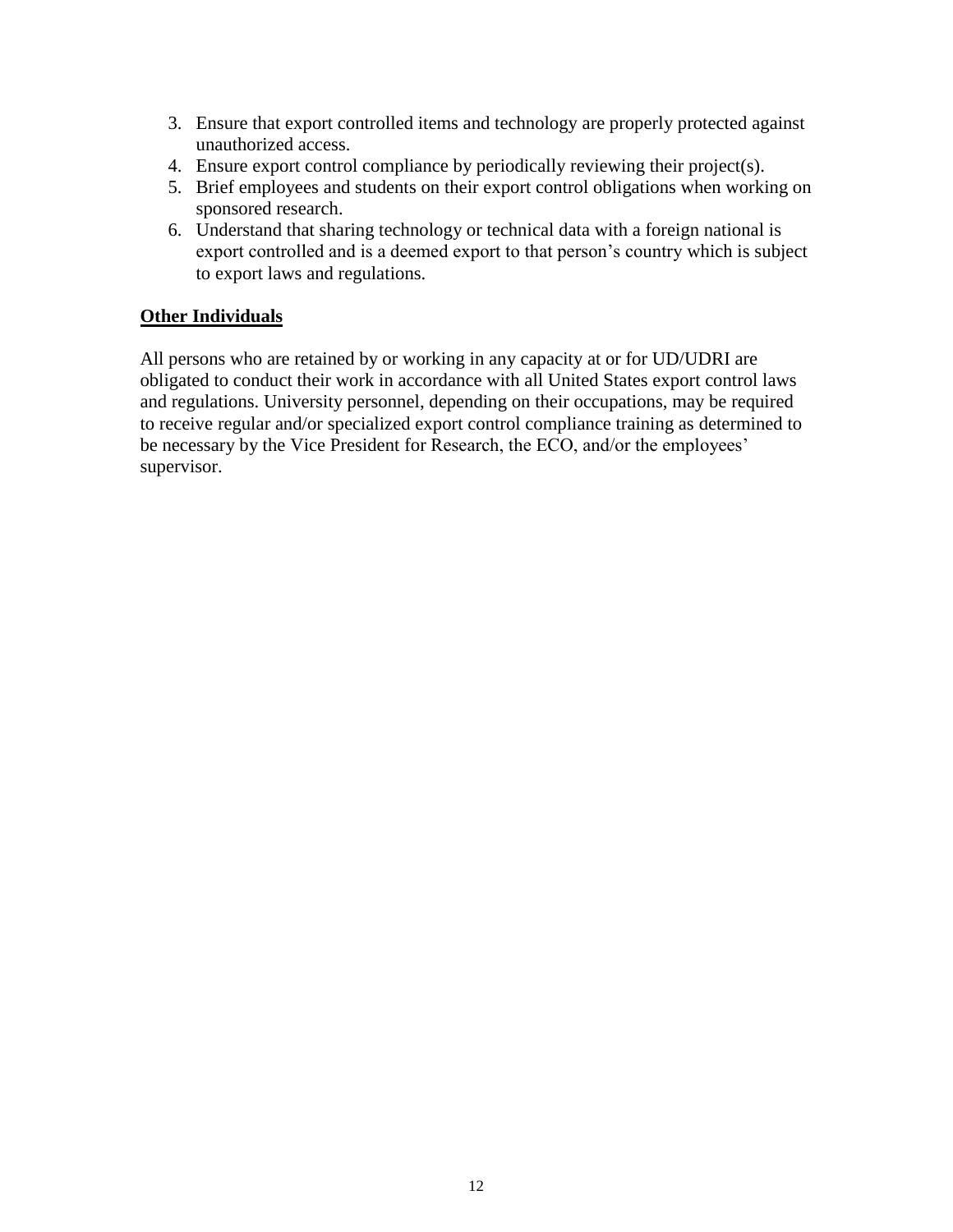### **VIII. Export Review Process**

ECO follows the process outlined below to ensure due diligence in performing export reviews. The purpose of an export review is to:

- 1. determine if an export license is required to send an item or technology to another country, or to share technology or technical data with a foreign national (deemed export);
- 2. determine if there are one or more exemptions to the requirement to apply for an export license; and
- 3. identify contractual restrictions that might otherwise control the access to information (e.g., classified information or foreign national restrictions).

An Export Review Form is used by the ECO to capture this information and serve as a record o, an export review. The following sections describe in more detail what is involved in the export review process.

#### **a) Commodity Jurisdiction and Classification Determination**

The export review process starts with this question: What is the item that is being exported and which export regulation controls that item?

Items that are designed, built, or modified for a military use (e.g., aircraft, weapons) fall under the jurisdiction of the Directorate of Defense Trade Controls, Department of State. The classification of these items is determined by matching them to one of 21 categories within the ITAR USML.

Items that are dual use –primarily intended for commercial use but may also be used in a military application (e.g. laptop computers) – fall under the Bureau of Industrial Security, Department of Commerce. The classification of these items is determined by matching them to one of nine categories and one of five product groups in the EAR.

The DDTC may be requested to perform a Commodity Jurisdiction Request if the ECO is not sure which agency controls the item. BIS may also be consulted to assist in properly classifying an item under the EAR.

ECO uses a web-based service called Visual Compliance to identify commodity jurisdictions, i.e., whether EAR or ITAR applies, and the corresponding classification determinations. This service is updated daily and is also used by the ECO to perform restricted party screenings and to access updates on export laws and regulations.

#### **b) End User and End Use**

The next questions in an export review are: who will receive the item and what will it be used for?

ECO must determine who the customer is and what country they are in. Some countries, organizations, and individuals are subject to trade sanctions, embargoes and other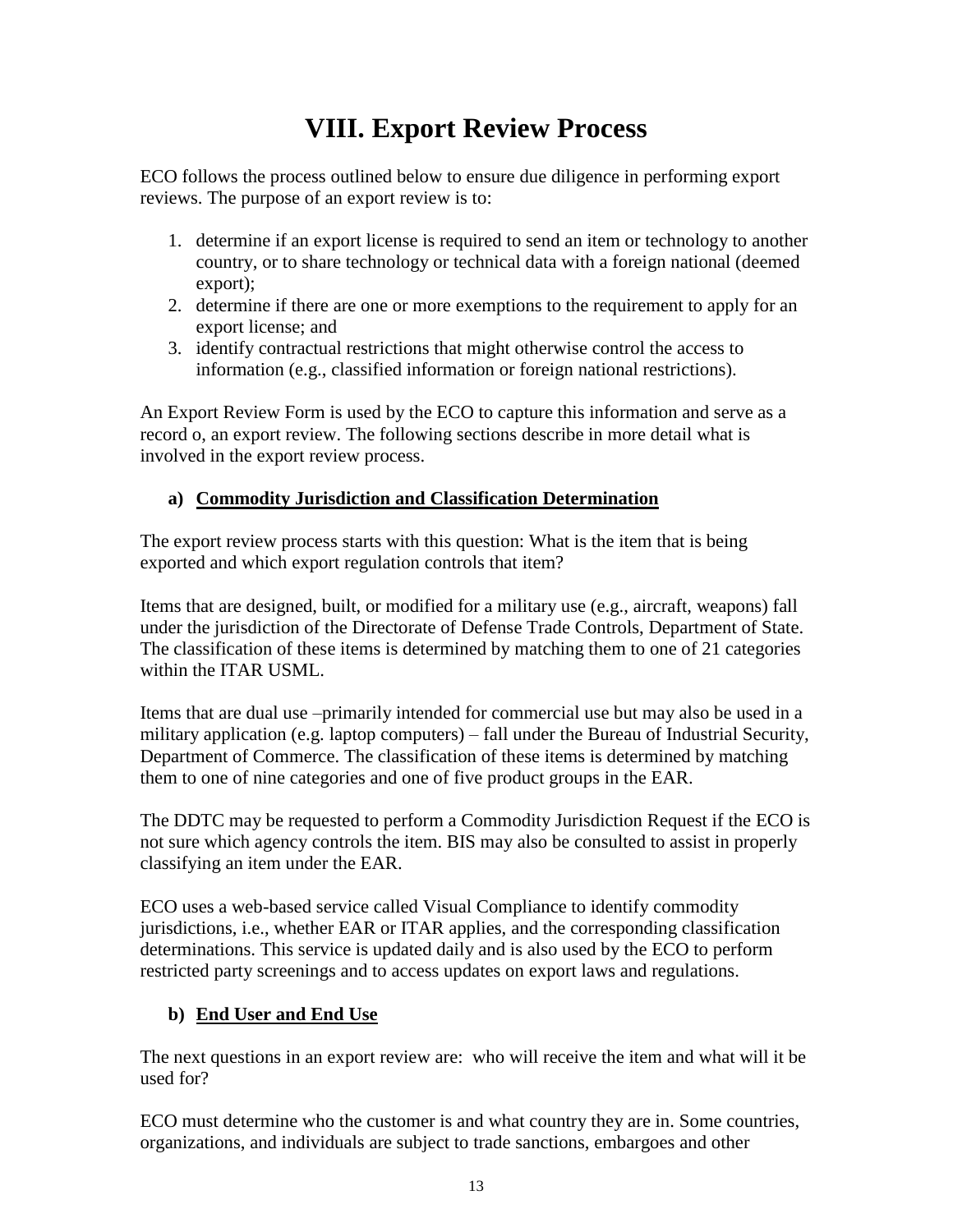restrictions under U.S. and international law which may prevent an export from taking place.

Will the item be used as intended? Due diligence demands that ECO identifies indicators of possible misuse of the item (e.g., acts of terrorism), transshipment of the item to a country of concern, or other indicators of non-compliance.

#### **c) Restricted Party Screening**

The next step in an export review is to screen all parties involved in the export transaction against U.S. and international sanction and embargo lists. ECO uses Visual Compliance to screen parties against these lists.

#### **d) Export License Exemptions**

ECO next considers exemptions from the requirement to obtain an export license. While an export license may not be required in many cases, there are exemptions that are specific to institutions of higher learning that may be available under certain circumstances. Applicability of an export license exemption must be determined by the ECO.

#### **Fundamental Research Exemption**

The fundamental research exemption from licensing requirements applies to basic and applied research in science and/or engineering in the U.S. where the resulting information is *ordinarily* published and shared broadly in the scientific community. This exemption does not exist if the award terms include specific access and dissemination controls (e.g., classified research or military critical technology).

#### **Public Domain**

The public domain exemption applies to information and software (with the exclusion of some encryption software) that is *already* published and is generally accessible to the general public through bookstores, libraries, patents and public patent applications, open conferences, seminars, trade shows, or other publications available for general distribution (including websites).

#### **Educational Information Exemption**

The EAR exempts from controls information that is educational (i.e., information released by instruction in catalog-listed courses at the university), including through lectures, instruction in teaching laboratories, and inclusion in course materials. The EAR's educational information exemption also extends to software, with the exception of certain encryption software.

The ITAR exempts from controls information concerning general scientific, mathematical, or engineering principles commonly taught in schools, colleges and universities.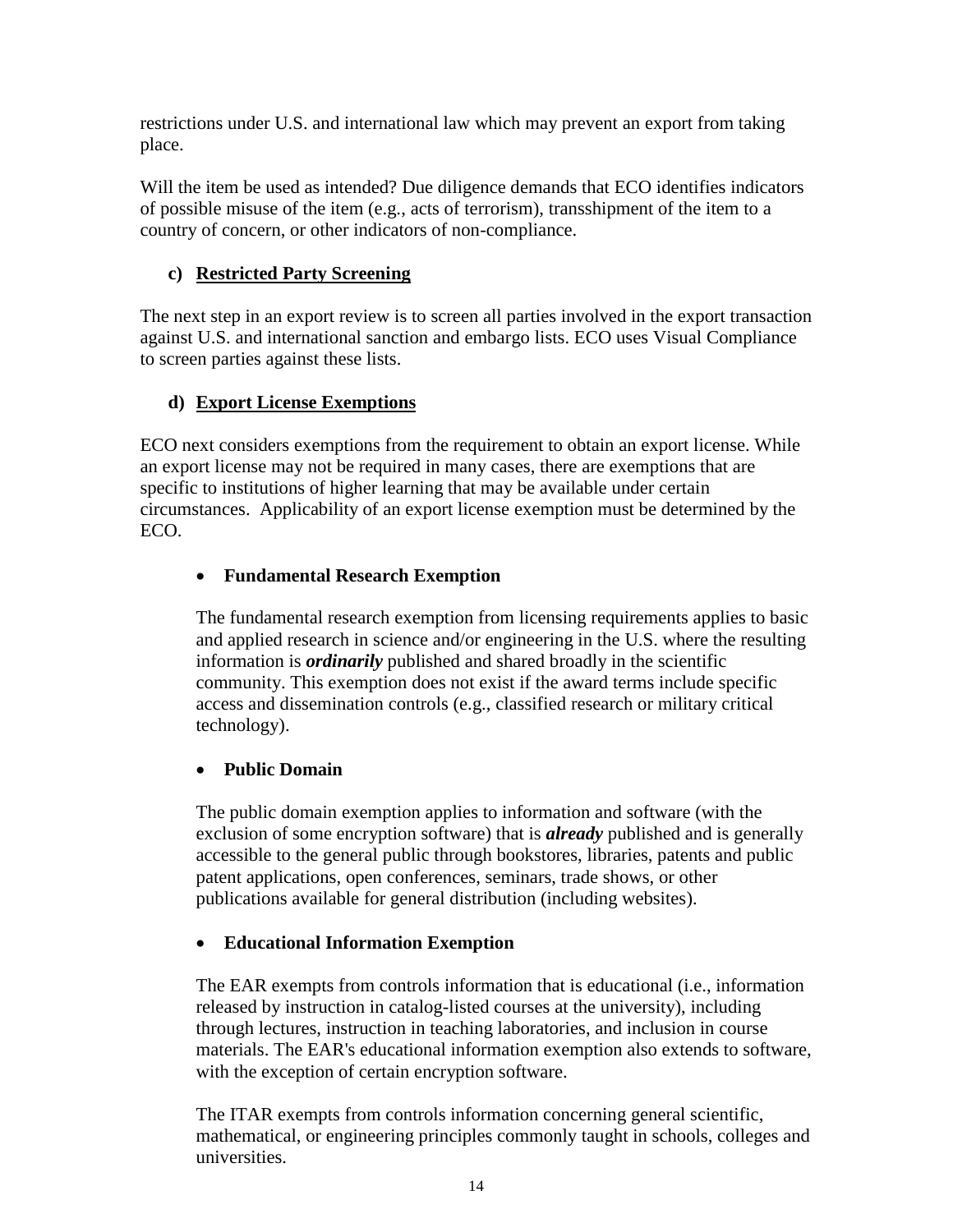#### **Other Exemptions**

There are also other export license exemptions that may be available depending on specific circumstances or criteria. These exemptions can be considered during the export review process.

#### **e) Export Licenses**

When an export license is required, a license application is submitted by the ECO to BIS or DDTC as appropriate. The application must be approved, and an export license issued, before an item can be exported or for a deemed export to take place. The license will be for a specific duration and may also contain conditions that may restrict the items use, capabilities, or resale.

#### **f) Pre-Award Export Review**

A pre-award export review may be initiated when a proposal is submitted for a potential award with the completion of a Proposal Processing Form (PPF). The PI needs to contact the ECO for an export review if any of the following questions on the PPF are answered yes:

- Will a foreign national be required to perform this work?
- Will a foreign entity be required to perform this work?
- Is the sponsor a foreign entity (not incorporated in U.S.)?

#### **g) Post-Award Export Review**

A post-award export review may be initiated after the New Project Notification (NPN) is sent to a PI when a new award is received. The following notice is included in every NPN in order to alert the PI to notify the ECO for an export review when it is appropriate:

#### *EXPORT COMPLIANCE AND CONTRACT REVIEW NOTICE (Effective Feb. 2021)*

*In order to ensure compliance with US Federal Export Laws and Regulations, foreign nationals will not be permitted to charge to sponsored programs without prior approval from the Export Administrator. If you intend to have a foreign national work on this program, intend to export technology or commodities, or expect to host visiting foreign nationals on this program, please email [export@udri.udayton.edu](mailto:export@udri.udayton.edu) for review and approval.* 

*In order to ensure compliance with contractual requirements, permanent residents will not be permitted to charge to sponsored programs without prior approval from the Director, Contracts and Grants. If you intend to have a permanent resident work on this program, please email [export@udri.udayton.edu](mailto:export@udri.udayton.edu) for review and approval.*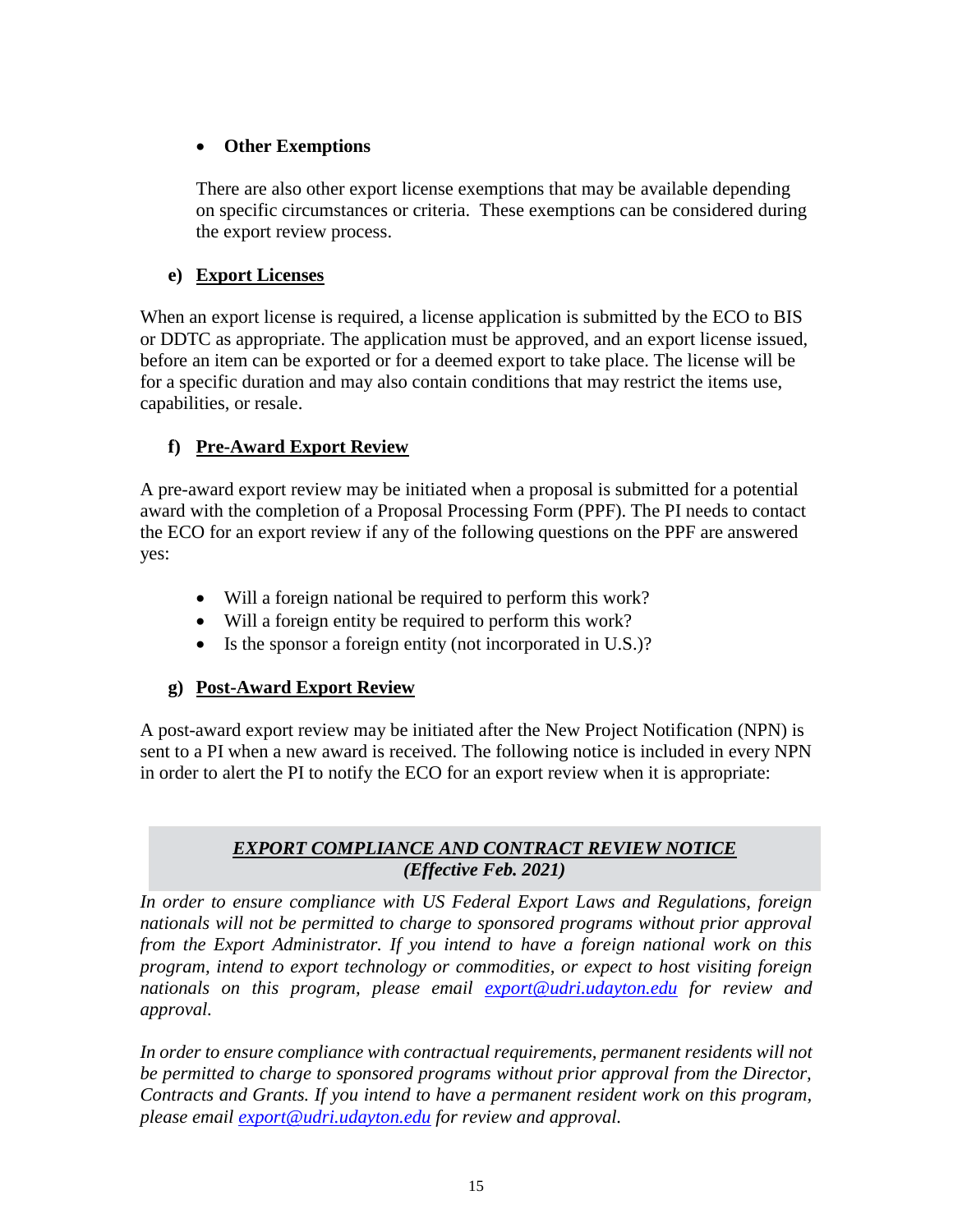Examples of a typical export review are as follows. A PPF that answers "Yes" to "Is the sponsor a foreign entity (not incorporated tin the U.S?" will trigger and export review by the ECO. The PI will be requested to provide information as to what the item or technology is that will be exported, who the sponsor is, what country is the sponsor located in, what the end use of the item or technology is, and will it be re-exported to another country. Additional details may be requested as the export review progresses. The ECO will determine if an export license is required or if an applicable license exemption is available.

The above also applies for awarded projects, but it is important that an export may not occur until ECO notifies the PI that a license exemption is available or until an export license is granted.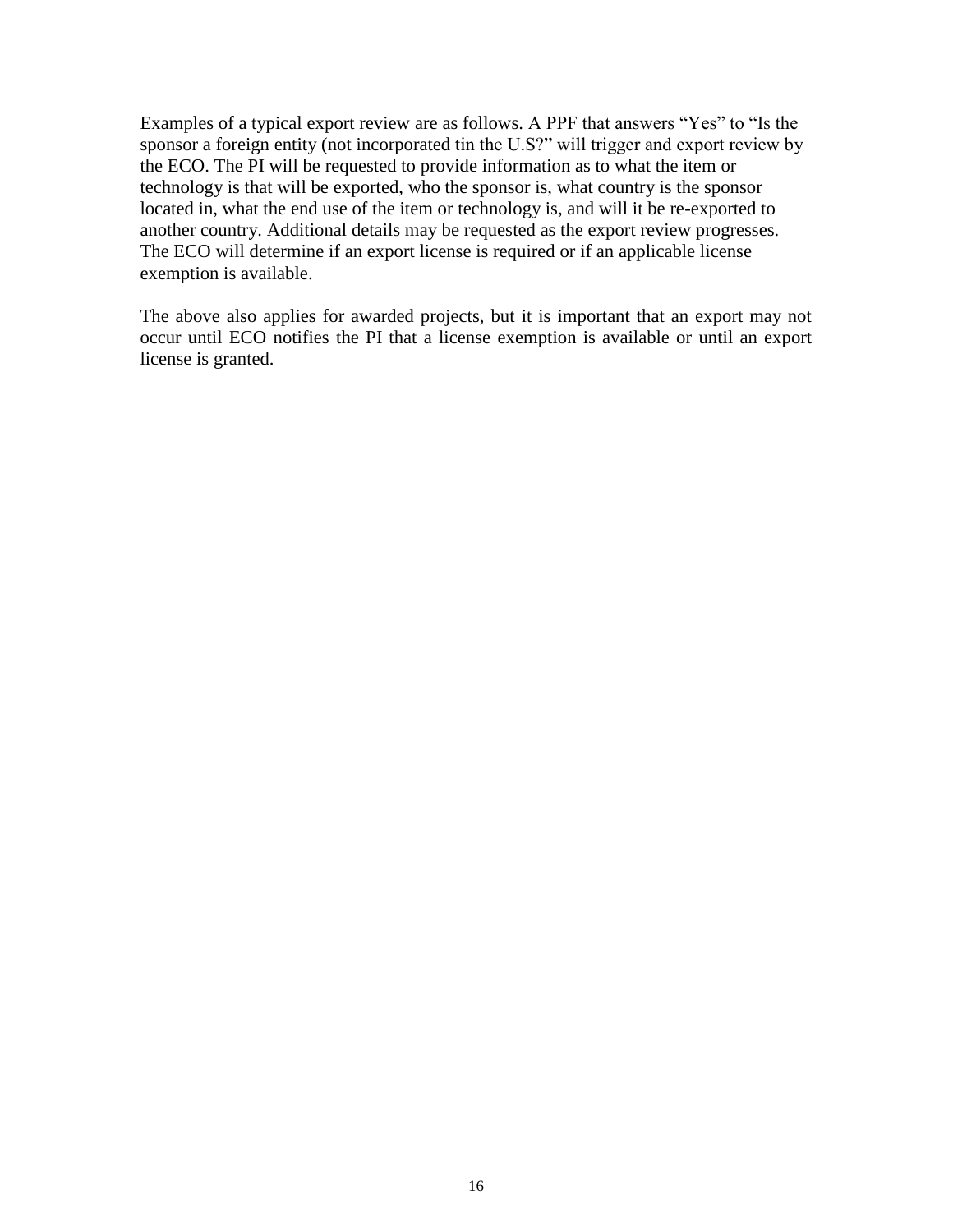### **IX. Deemed Exports and the Foreign National Approval Process**

As discussed in Chapter V of this Manual, a release of technology or technical data to a foreign national in the U.S. is considered to be an export to that person's country or countries of citizenship. This is called a deemed export in that it is "deemed" to be an export to that person's country. *Deemed exports are the primary concern of the University because it routinely employs foreign nationals on sponsored research and its faculty, staff and students frequently collaborate with foreign researchers.*

#### **Review Process for Foreign Nationals**

A foreign national is defined as:

- Any individual who is not a U.S. citizen; or
- Any individual who is not a U.S. permanent resident (Green Card holder); or
- Any individual who is not a protected individual (e.g. refugees, or have political asylum); or
- Any foreign corporation/business/organization/group not incorporated or organized under U.S. law; or
- Foreign government and any agency or subdivision of foreign governments (e.g. diplomatic missions)

Foreign nationals may include tourists, students, business people, scholars, researchers, technical experts, military personnel, etc.

The ECO will perform the following steps before a foreign national will be authorized to charge labor to a sponsored program.

- 1. Determine if the work will be for a Grant or a Contract.
	- 1.1. If it is for a Grant and it is for fundamental research, then no export license is required, but an Export Review must be competed and reviewed by the Grant Administrator.
	- 1.2. If it is for a Contract, an Export Review needs to be completed to determine whether an Export License is required. Then, the Export Review must be reviewed by the CGO Director.
- 2. For the Export Review:
	- 2.1. Describe what work the foreign national will be performing (based on information provided from PI).
	- 2.2. Determine the export classification of goods and/or services.
	- 2.3. Check the country of the foreign national.
	- 2.4. Determine if an export license is required, if there are any exemptions, and if there are any sanctions against the person/country.
	- 2.5. Review the contract(s) to see what is stated about foreign nationals working on the contract. This step is performed by CGO.
	- 2.6. Forward the Export Review to the CGO Director for review.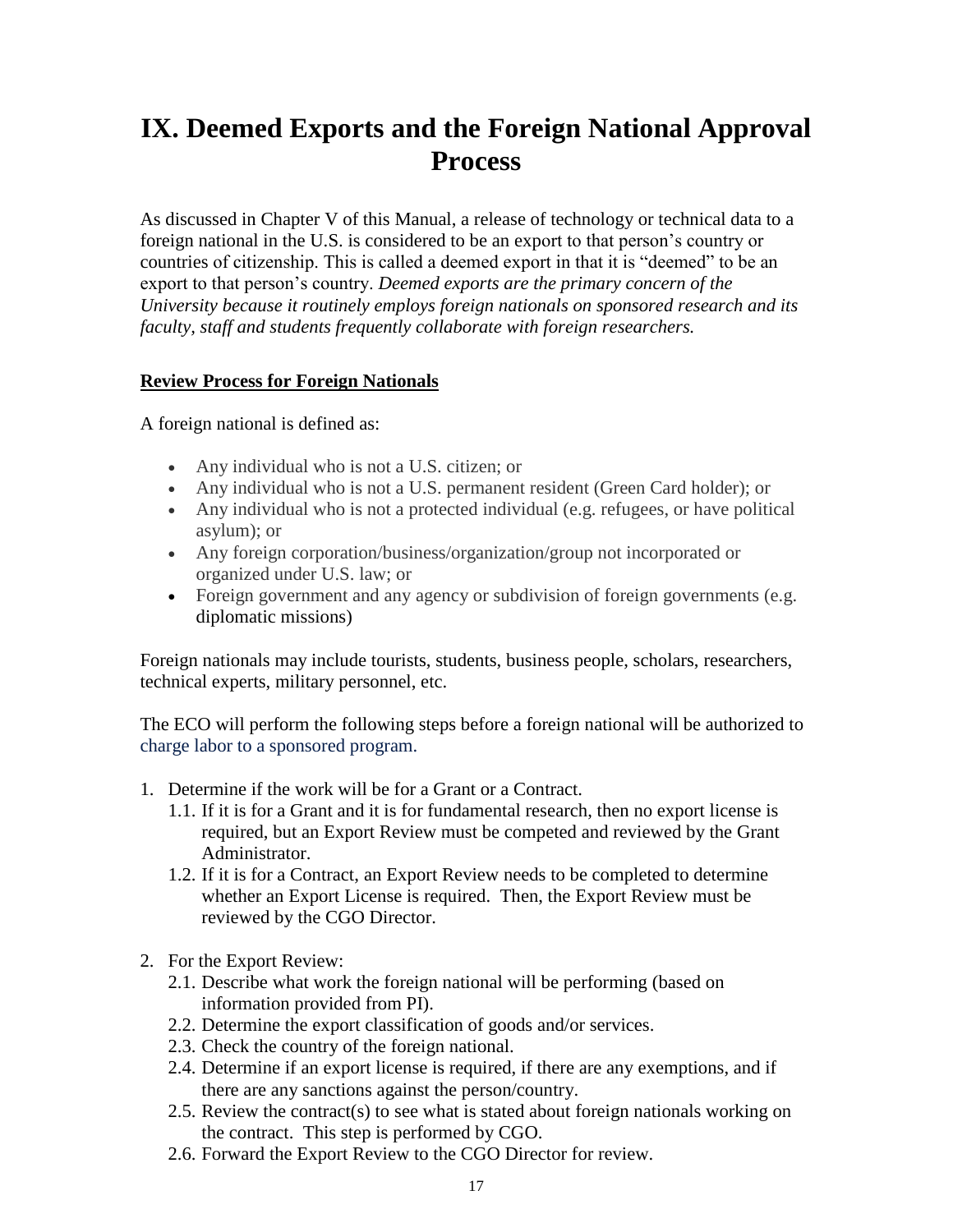- 3. If permission is needed from the sponsor, the ECO will construct a letter to the sponsor to request permission for the foreign national to work on the program, submitted by CGO. In the letter include the:
	- 3.1. Country of the foreign national
	- 3.2. Name of the foreign national
	- 3.3. Prime contract number
	- 3.4. Subcontract number(s), if applicable
	- 3.5. What work will be performed by the foreign national
	- 3.6. Export Review summary
	- 3.7. Route the letter to the CGO Director for review and approval.
- 4. Following receipt of the authorization by the CGO Director, email the letter to the appropriate sponsor contact. The contact can be found in Costpoint under the application path of Contracts-Contracts-Contracts-Manage Contracts-Sponsors/Contracts tab or in the contract documents.
- 5. Once the sponsor responds and approves the work, the CGO Director will sign the Export Review form, and the Export Administrator will authorize the foreign national to charge against that specific project(s) in Costpoint Time & Expense.
- 6. Export Control Office will proceed to the Foreign National Labor Charging Process.

#### **Review Process for Permanent Residents**

As stated in the NPN, referenced in Chapter XIII, in order to ensure compliance with contractual requirements, permanent residents will not be permitted to charge to sponsored programs without prior approval from the Director, Contracts and Grants. If a PI intends to have a permanent resident work on this program, the PI should contact ECO who will to confirm the employee's status as a permanent resident and request review of terms and conditions by CGO. CGO will review the award terms and conditions and identify and comply with requirements for approval to assign work to permanent residents, if any. ECO will coordinate this review but an export review is not required for permanent residents.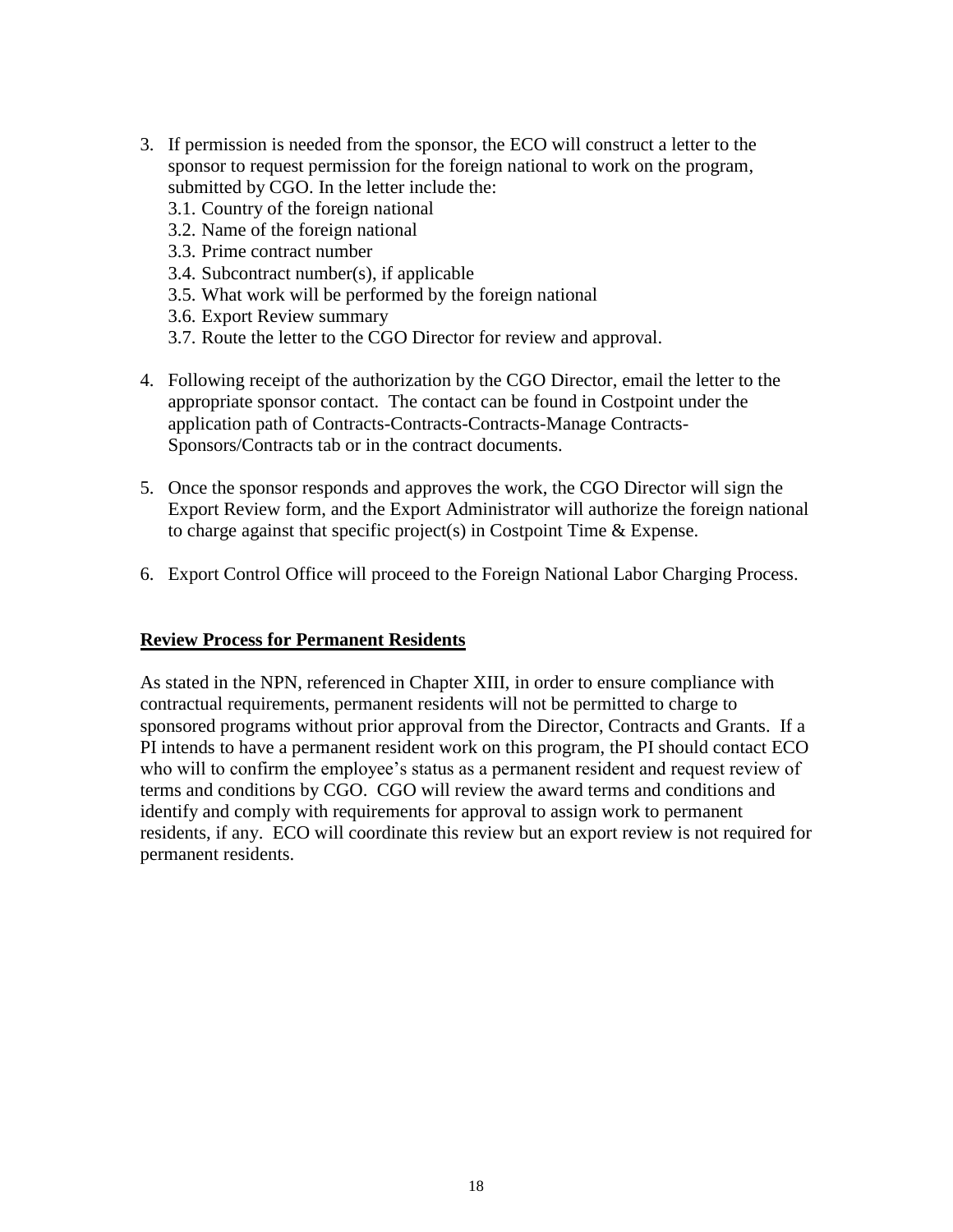### **X. Export Control Compliance Risk Assessments**

An annual export control compliance risk assessment is part of the University of Dayton's program for export control compliance with Export Administration Regulations (EAR) and International Traffic in Arms Regulations (ITAR).

The risk assessment is comprised of a review of ten common risks taken from *U.S. Department of Commerce Bureau of Industry and Security Export Guidelines – The Elements of an Effective Export Compliance Program Section 2) Risk Assessment*. The Guidelines are found at [https://www.bis.doc.gov/index.php/documents/pdfs/1641](https://www.bis.doc.gov/index.php/documents/pdfs/1641-ecp/file) [ecp/file.](https://www.bis.doc.gov/index.php/documents/pdfs/1641-ecp/file) These risks include the following:

- 1. Export of an item, software or service without a license or proper authorization
- 2. Unauthorized release of sensitive or controlled technology Deemed Export, i.e., release to a foreign national without proper authorization
- 3. Weak export compliance structure
- 4. Lack of communication regarding export compliance
- 5. Poor relationships with export facilitators
- 6. Nonexistent or underdeveloped export clearance procedures
- 7. Unknown end-user
- 8. Unknown end-use
- 9. Unaware of diversion risk
- 10. Violating anti-boycott law (EAR 760) and prohibited by anti-boycott laws

For the risk assessment each risk is ranked on a level of (L) Low, (M) Medium, or (H) High. Mitigations are listed when in place and opportunities for improvement are indicated, when applicable.

Not all of the risks identified in this assessment have the same impact on the University as they would for a company that exports commodities. The University's primary export is technology or technical data that are shared with University foreign national employees and students. As such, unauthorized deemed export is generally considered a high risk of noncompliance with export regulations for the University. Therefore, the University necessarily has robust mitigations in place to reduce the risk of noncompliance with regard to deemed export. Conversely, the University does not produce products and therefore, very rarely exports any end use items, thus mitigating the risks of noncompliance of this type of export.

The annual risk assessment is reviewed and signed by the Vice President for Research, Director, Contracts and Grants, and Export Administrator.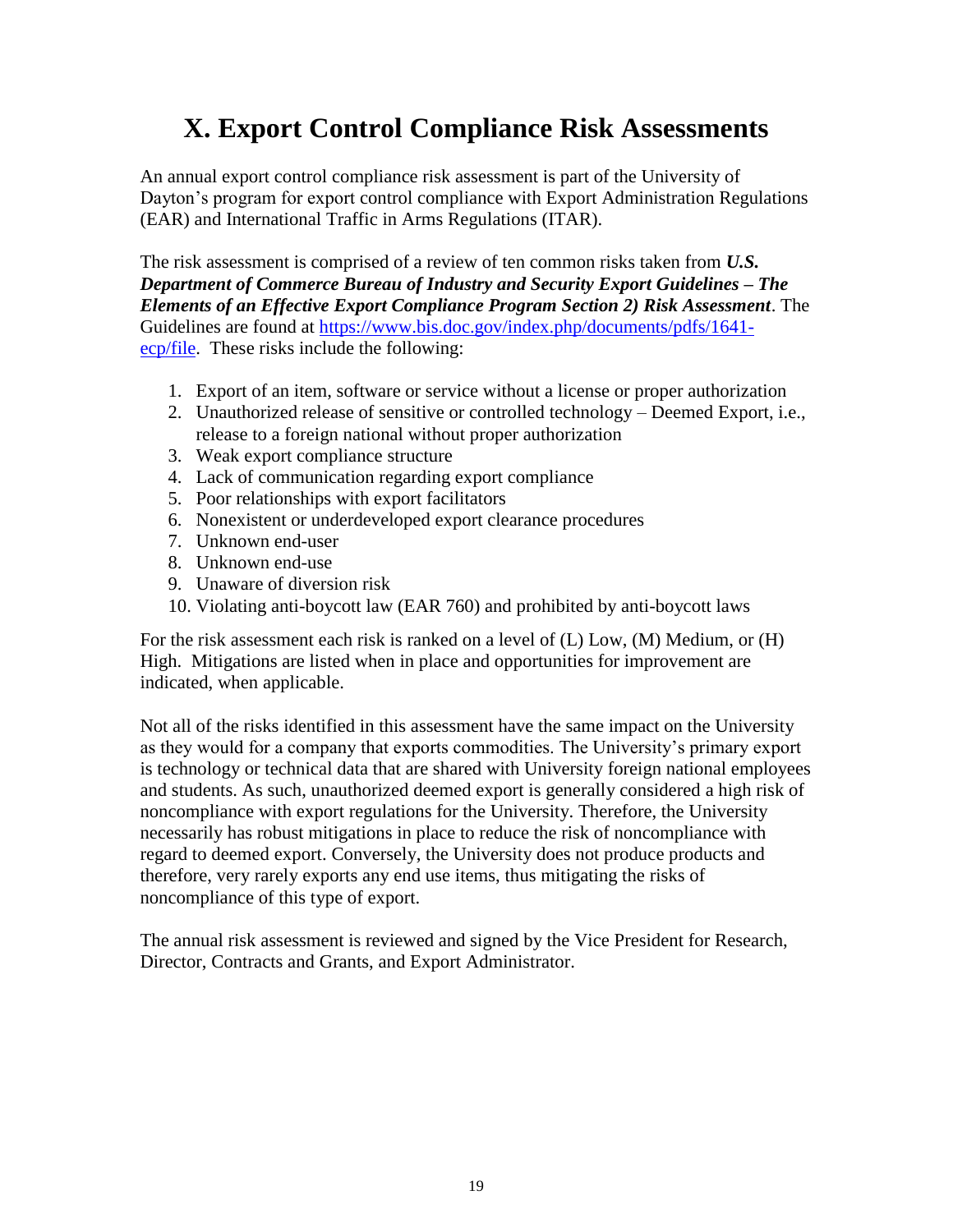### **XI. Export Control Compliance Audits**

Export control compliance audits will periodically be performed by the University's Department of Internal Audit, Division of Audit, Risk & Compliance. The Department of Internal Audit is an independent business partner that evaluates the activities of the University as a service to the Board of Trustees and Management. The frequency of export control compliance audits is determined by the Department of Internal Audit.

### **XII. Training**

Employees working on sponsored research programs that involve technology and technical data are required to participate in basic export control compliance training on an annual basis. On-line training is accessed and tracked via BioRaft to ensure compliance with this annual training requirement. Training materials are also available through the internal Research website, InSite. Additional export training is also provided by ECO in a variety of formats, in person or online, as well as upon request for specific training by anyone at UD. The ECO is responsible for remaining current on regulatory changes impacting export compliance and updating training materials as needed.

### **XIII. Export Violation Investigation and Reporting**

An export violation occurs when a commodity is exported or a deemed export occurs without prior authorization or in violation of an existing export license. All employees are responsible for reporting an actual, or perceived, export violations to the ECO at 937 229-2919 or [export@udri.udayton.](mailto:export@udri.udayton) To report anonymously, utilize the University of Dayton's "Privately Speaking Line," at 855-550-0654 or visit [http://www.udayton.ethicspoints.com.](http://www.udayton.ethicspoints.com/) The ECO will initiate an investigation and collaborate with appropriate parties to determine if a violation occurred. The ECO will also coordinate reporting a violation to federal authorities, sponsors, University officials, etc., as appropriate.

An export violation is a serious matter in that there are criminal penalties for the University and the individual(s) involved with fines up to \$1,000,000, 20 years in prison, or both for serious willful violations. There also civil penalties with fines up to \$500,000 and possible loss of export privileges that may be in addition to, or in lieu of criminal penalties.